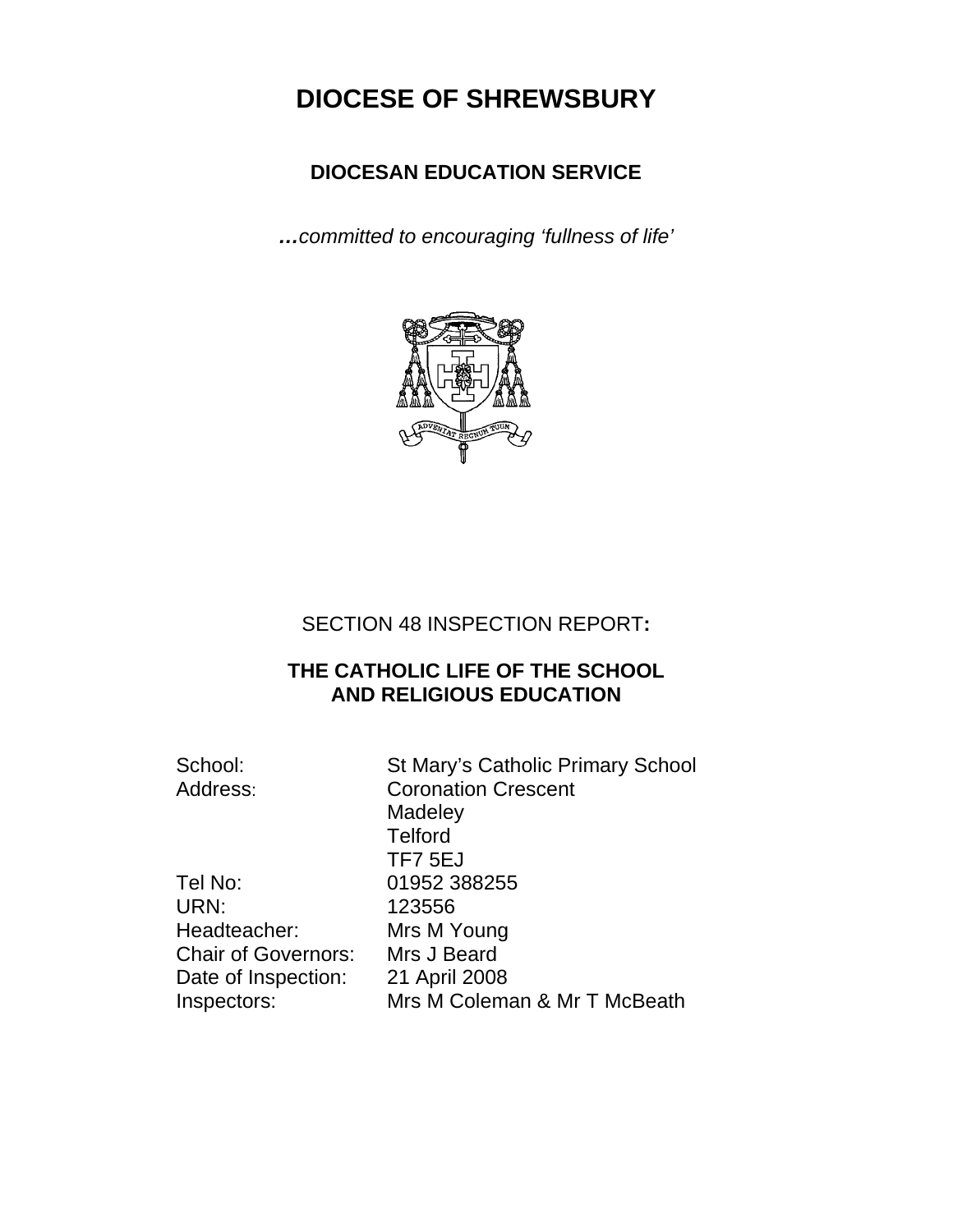#### **BASIC SCHOOL DATA**

| <b>SCHOOL DATA</b>                       |                                    |
|------------------------------------------|------------------------------------|
| Name of School                           | <b>St. Mary's Catholic Primary</b> |
| School email address                     | madeleystmary's@telford.gov.uk     |
| Name of Headteacher                      | Mrs. Margaret Young                |
| Name of Chair of Governors               | Mrs. Joan Beard                    |
| Name of Parish Priest                    | <b>Father William Dukes</b>        |
| Name of Religious Education Co-ordinator | Mrs. Margaret Young                |

St. Mary's is a voluntary aided Catholic primary school in Madeley to the south of Telford. The percentage of adults in higher education is lower than the national average and the percentage of high social class households is also lower than the national average. The church is a short walk away from the school. The pupils come from a range of socio-economic backgrounds and a large number live in fragmented homes.

The school draws its pupils from a wide geographical area. Most of the pupils are from white British backgrounds although we have two Polish pupils and one African pupil.

The Parish of the Good Shepherd is made up of four church communities: St Mary's, Madeley, All Saints, Stirchley, St. Paul's, Dawley and St. Winefride's, Broseley.

| <b>STAFFING &amp; ORGANISATION</b>                    |   |
|-------------------------------------------------------|---|
| Number of full-time teachers                          | 5 |
| Number of part-time teachers                          | 3 |
| Number of Catholic teachers                           |   |
| Number of teachers from other Christian faiths        | 5 |
| Number of teachers from other faith backgrounds       |   |
| How many teachers teach Religious Education?          |   |
| Number of teachers with CCRS                          |   |
| Number of teachers with other Catholic qualifications | 0 |
| (e.g. Theology, leadership)                           |   |

| <b>PUPILS / STUDENTS</b>                                       |                       |
|----------------------------------------------------------------|-----------------------|
| Number of pupils on roll                                       | 100                   |
| Number of classes                                              | 5                     |
| Organisation of classes                                        | R, Y1/2, Y3/4, Y5, Y6 |
| Average class size                                             | 20                    |
| % of Catholic pupils                                           | 53                    |
| % of pupils from other Christian faiths                        | 21                    |
| % of pupils from other faith backgrounds                       |                       |
| Number of pupils on SEN register                               | 21                    |
| Number of pupils with a Statement of Special Educational Needs | 5                     |

| <b>TEACHING TIME FOR R.E. PER WEEK IN -</b> |                |
|---------------------------------------------|----------------|
| Foundation                                  | <b>2.5 hrs</b> |
| Key Stage 1                                 | 2.5 hrs        |
| Key Stage 2                                 | 2.5 hrs        |

| FINANCIAL DATA - actual expenditure over 2 years |         |
|--------------------------------------------------|---------|
| English                                          | £ 1,125 |
| <b>Mathematics</b>                               | £ 625   |
| Science                                          | £ 200   |
| <b>Religious Education</b>                       | £ 625   |

O:\Section 48 Inspection Grants\2008 2009 Allocation\Summer Term Reports 2008\SHREWSBURY SUMMER TERM  $\,2\,$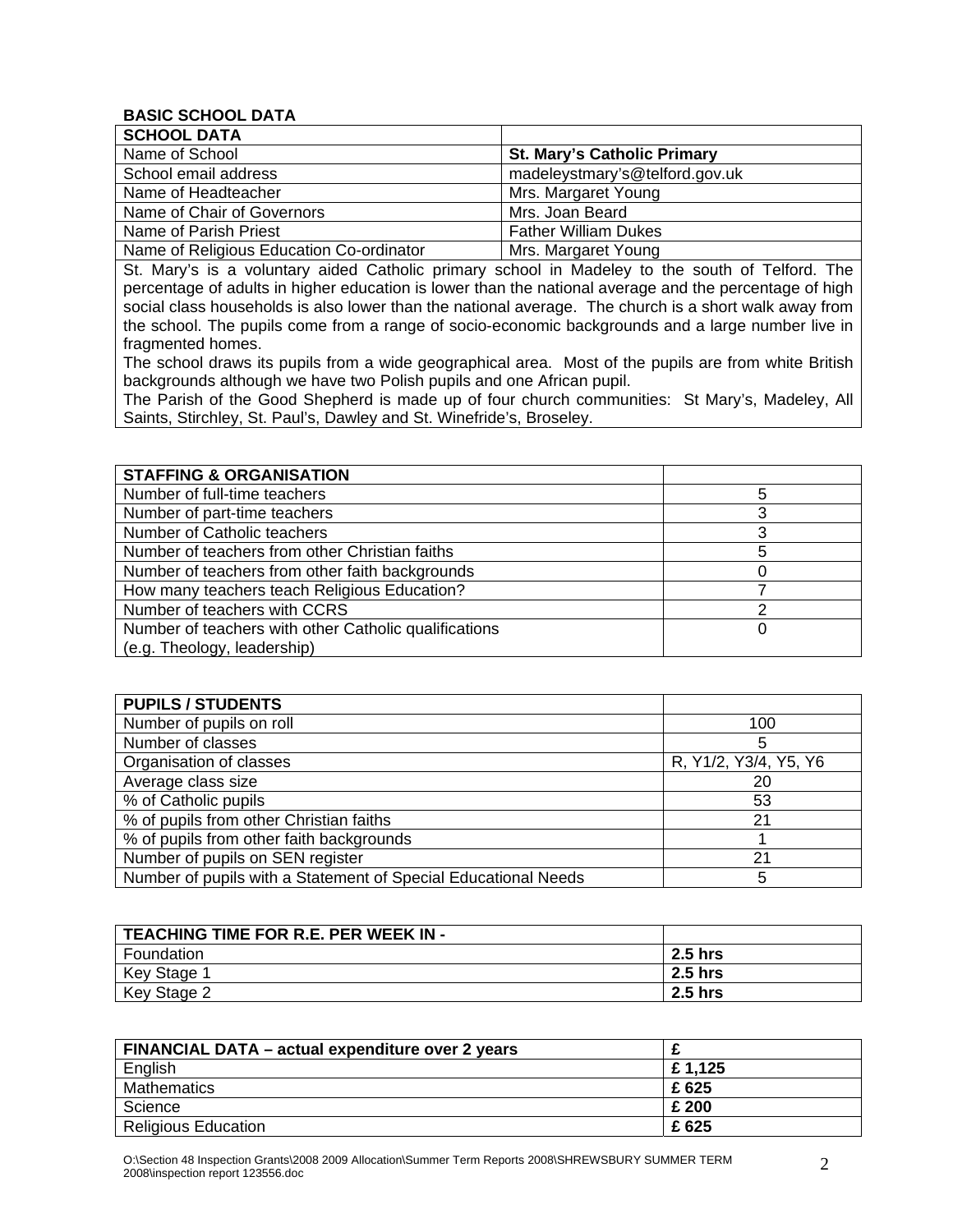#### **Key to judgements: Grade 1 is outstanding, grade 2 good, grade 3 satisfactory and grade 4 inadequate**

**Judgement** 

| <b>OVERALL EFFECTIVENESS OF THE SCHOOL</b>                                                              |  |
|---------------------------------------------------------------------------------------------------------|--|
| St Mary's is a good school. Strong focused leadership, high expectations, a curriculum tailored to      |  |
| meet the needs and interest of all pupils and a sense of fun ensure all pupils thrive and enjoy school. |  |
| The Mission Statement "Love one another as I have loved you" is prominently displayed throughout        |  |
| the school and provides a firm foundation based on gospel values for life at St Mary's. Good quality    |  |
| opportunities for prayer and spiritual and moral development are given a high priority and this         |  |
| influences and supports the caring and dedicated way the community at St Mary's school works            |  |
| together. Teaching and learning is good and pupils' achievement is satisfactory. This is because        |  |
| recent improvements in the quality of teaching are yet to fully impact on the standards which pupils    |  |
| attain. Issues raised during the last inspection have been addressed and the school is well placed to   |  |
| make further improvement. Strong links with the Parish Priest and local community enhance the           |  |
| provision for religious education, promote community cohesion and the school is held in very high       |  |
| esteem by its parents.                                                                                  |  |

### **What the school could do to improve further**

- Develop procedures in evaluation, monitoring and assessment of pupils work to support raising achievement and standards in religious education.
- Ensure there is a consistent approach to marking.

# **THE CATHOLIC LIFE AND ETHOS OF THE SCHOOL 2**

The Catholic life and ethos of St Mary's is good. From the moment you enter the school there is a tangible feeling of warmth and welcome. Staff and pupils are justly proud of their school and work tirelessly to create a place of learning where everyone is valued and respected. This is an inclusive school where staff are excellent role models respecting difference, valuing diversity to ensure that equal opportunities are provided for all.

#### **COLLECTIVE WORSHIP 2**

St Mary's provides many opportunities for daily acts of Worship and liturgies. These are thoughtful and reflective experiences and centred very much on the school's own Mission Statement and Catholic ethos. Pupils and parents are encouraged to fully participate as illustrated by the encouragement to both pupils and parents to celebrate Mass in school or church. Staff and pupils are closely involved in preparing classroom worship and key stage assemblies. Collective worship is sometimes used to address school issues or themes.

#### **SPIRITUAL AND MORAL DEVELOPMENT AND OVERALL PERSONAL DEVELOPMENT OF PUPILS**

**2** 

Pupils are provided with the opportunity for spiritual and moral development through prayer reflective time. St Mary's have an up-to-date set of policies that have recently been developed and adopted by the staff and the Governor's Curriculum Committee. All documents are dated with the time of the next review. Prayer and liturgies are very important in the life of the school community and form the foundation for the development of the spiritual and moral aspect of the school. This is supported by a broad curriculum which enables the pupils to reflect on the needs of others. This is achieved through the Here I Am religious programme, the study of other faiths, the developed links with a school in Malta and South Africa, links with the local community and the wide number of fund raising activities the pupils engage in. Pupils are developing good knowledge and understanding of the world around them.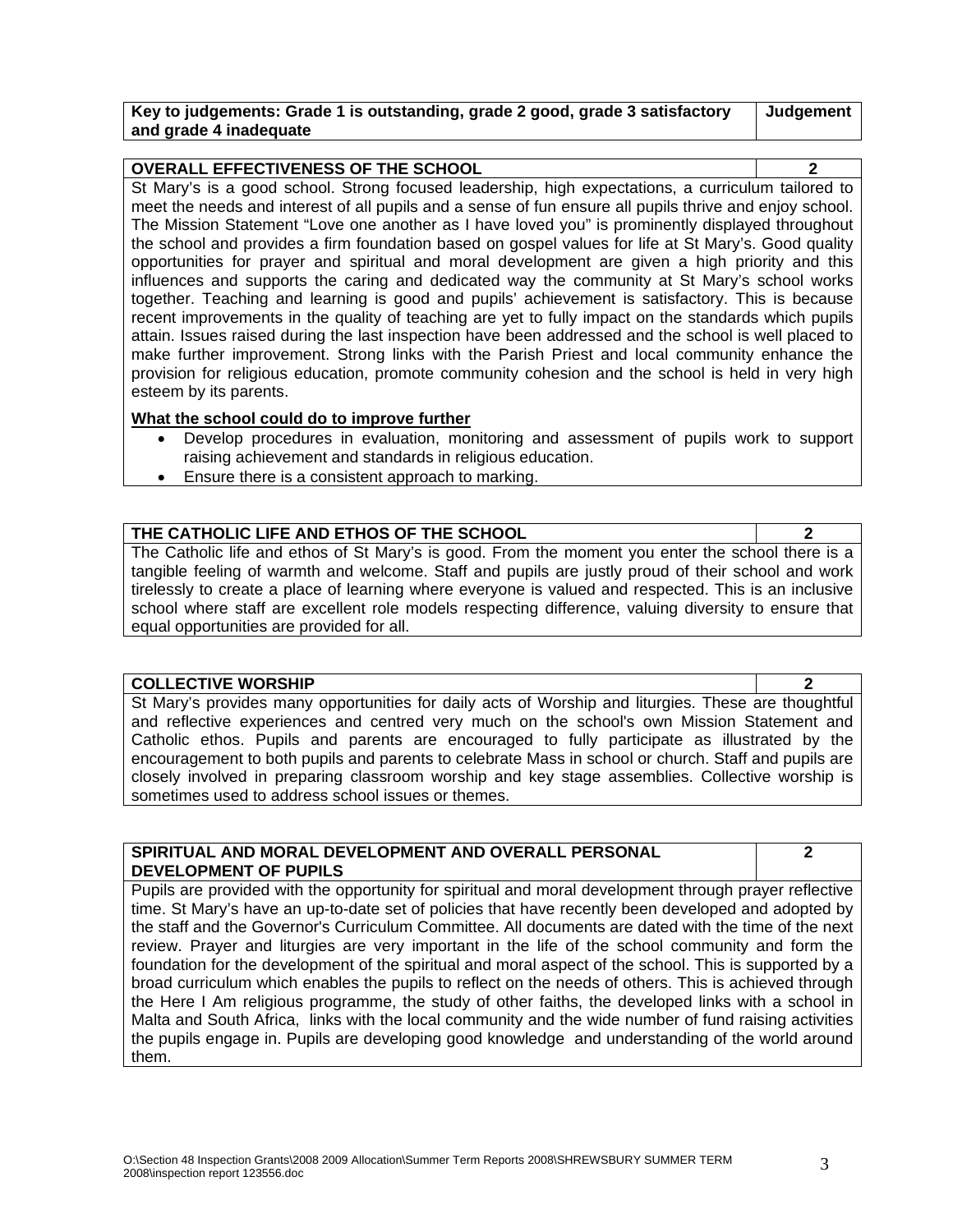**PARTNERSHIP: PUPILS, PARENTS, PARISH(ES) AND WIDER COMMUNITY 2**  Partnerships with pupils, parents and the wider community are good. Pupils are highly valued and respected. Their views and concerns are given due consideration by the leadership and management of the school. One pupil, voicing the views of many said "If I am worried about anything I talk to the Headteacher and she always listens to me." Pupils have good links with the local community and the contact St Mary's has with schools in Malta and South Africa enriches their understanding of community cohesion. Strong links between St Mary's and local Catholic schools provides an effective network to support learning and the transition of year six pupils to the next stage of their education. Parents are well informed about the religious life of the school and are encouraged to participate and contribute to their child's education and school activities. The parish priest is a welcomed visitor who works closely with the Headteacher and school community to strengthen links between the parish

# **ACHIEVEMENT AND STANDARDS IN RELIGIOUS EDUCATION 3**

Achievement and standards in religious education is satisfactory overall though many pupils now make good progress in knowledge, skills and understanding due to improvements in the quality of teaching. Presentation of written work is satisfactory. The religious education curriculum meets with diocesan requirements. Pupil's work hard and enjoy their work. They have a well developed sense of awareness of the needs of others and strive to be inclusive. Their understanding of global issues and desire to raise funds through and NSPCC and NSPCC and NSPCC is commendable.

### **QUALITY OF TEACHING AND LEARNING 2**

and school.

The quality of teaching and learning is good, improving and enables pupils to make good progress. Teachers plan well and strive to make lessons interesting and fun by using a range of teaching styles and strategies. Good intervention and support from teaching assistants ensure pupils are well motivated and fully engaged in their work. Work is differentiated and well matched to pupils' needs and interests. Pupils work confidently and with enthusiasm. Assessment procedures are in place but not fully embedded to impact on raising standards. Prayer tables and displays in every classroom provide a focal point and include pupils' work. Quality and carefully chosen resources are available to enrich pupils' learning.

## **LEADERSHIP AND MANAGEMENT IN DEVELOPING THE CATHOLIC LIFE AND ETHOS OF THE SCHOOL**

The leadership and management of St Mary's school are good. The Headteacher is fully committed to providing the highest standard of religious education for her pupils. She is passionate about her school and feels deeply for all staff and pupils. The school leadership has successfully brought improvement to the quality of teaching and learning through focused action planning. The Mission Statement is fundamental to everything she does and helps drives the school forward to create a learning environment in an oasis of calm and compassion. The faith stance of pupils and staff is recognized and respected. Pupils are confident that their views and concerns are considered by the leadership team and speak very highly of their Headteacher. Governors share a clear focus and direction for the Catholic life of the school. They know their school well and have good capacity for further improvement.

# **LEADERSHIP AND MANAGEMENT IN RELIGIOUS EDUCATION 2**

Leadership and management in religious education are good. The subject leader is firmly focused on raising standards and pupil achievement. The personal development and genuine acceptance of cultural and religious differences within the school community has contributed to creating a common sense of purpose among pupils and staff. Assessment in religious education is in its infancy and has been identified as an area for further development. Very good use is made of resources including ICT, and staff work tirelessly to dismantle barriers to learning and pursue inclusion of all pupils. Parents speak highly of the leadership and willingly work with the school to ensure pupils flourish.

**2**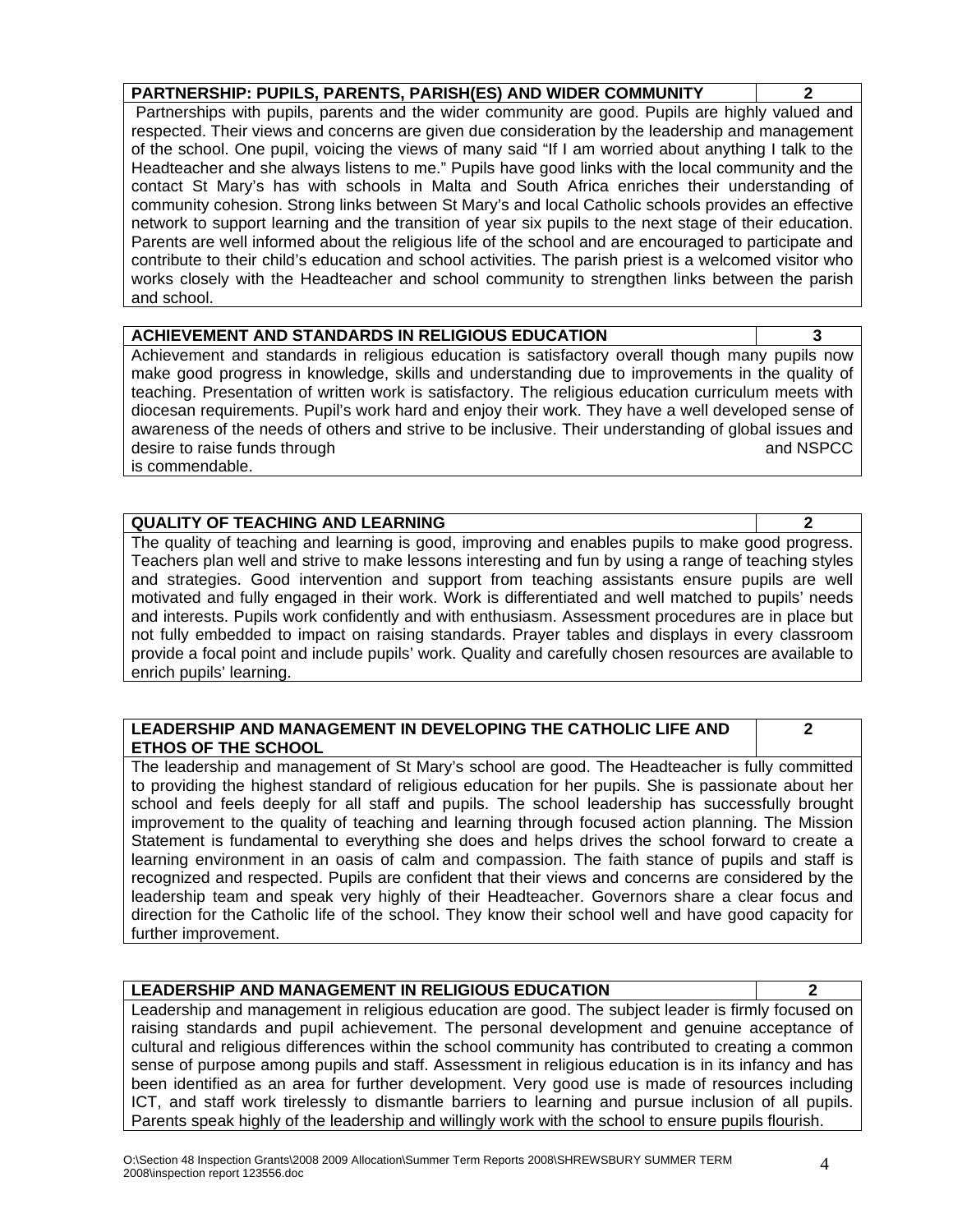## **PARENTS QUESTIONNAIRE**

Number of questionnaires distributed: 77

Number of questionnaires returned: 21

|                |                                                                                                        | Strongly<br>Agree | Agree | <b>Disagree</b> | Strongly<br><b>Disagree</b> | Don't<br>Know |
|----------------|--------------------------------------------------------------------------------------------------------|-------------------|-------|-----------------|-----------------------------|---------------|
| 1              | My child enjoys school                                                                                 | 57%               | 38%   |                 | 5%                          |               |
| $\overline{2}$ | I am happy with the values and<br>attitudes that the school teaches                                    | 43%               | 57%   |                 |                             |               |
| 3              | I am made to feel welcome in<br>school                                                                 | 57%               | 43%   |                 |                             |               |
| 4              | The school seeks the views of<br>parents/carers and takes account of<br>their suggestions and concerns | 48%               | 52%   |                 |                             |               |
| 5              | The school gives me a clear<br>understanding of what is taught in<br><b>Religious Education</b>        | 52%               | 48%   |                 |                             |               |
| 6              | The school enables my child/ren to<br>achieve a good standard of work in<br><b>Religious Education</b> | 57%               | 43%   |                 |                             |               |
| 7              | The school keeps me well informed<br>about my child(ren)'s progress in<br><b>Religious Education</b>   | 62%               | 38%   |                 |                             |               |
|                |                                                                                                        |                   |       |                 |                             |               |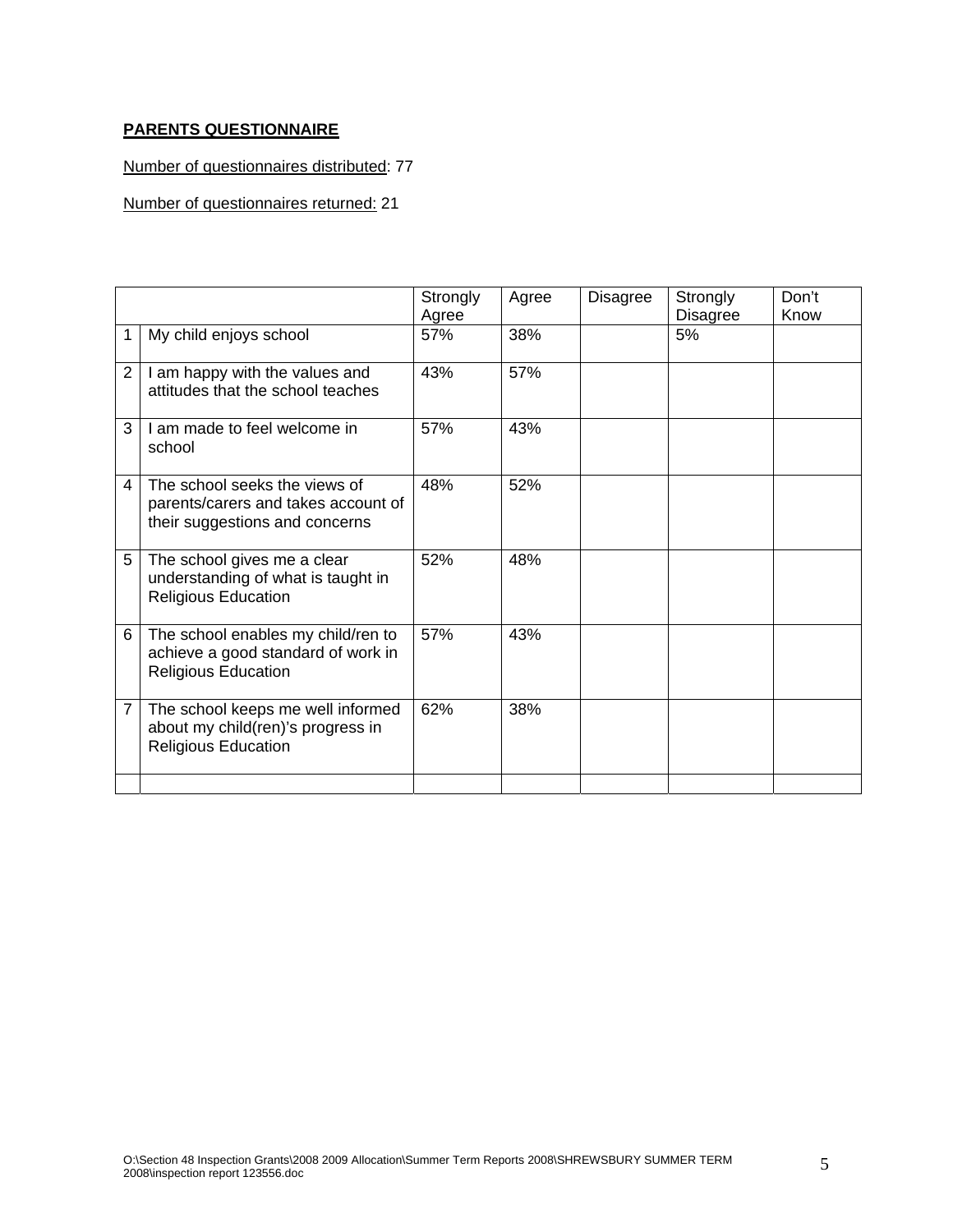#### **PUPILS' QUESTIONNAIRE (Y2)**

|                |                                                                      | Yes  | Mostly | Sometimes | No  |
|----------------|----------------------------------------------------------------------|------|--------|-----------|-----|
| 1              | Do you like being at this school?                                    | 73%  | 9%     | 18%       |     |
| $\overline{2}$ | Do you find out new things in<br><b>Religious Education lessons?</b> | 64%  | 27%    | 9%        |     |
| 3              | Are your Religious Education<br>lessons interesting and fun?         | 45%  | 9%     | 45%       |     |
| 4              | Do you get help when you are<br>stuck?                               | 36%  | 36%    | 27%       |     |
| 5              | Do you have to work hard?                                            | 45%  | 27%    | 27%       |     |
| 6              | Do teachers show you how to make<br>your work better?                | 45%  | 27%    | 27%       |     |
| $\overline{7}$ | Do other children behave well?                                       |      | 45%    | 46%       | 9%  |
| 8              | Are teachers fair to you?                                            | 100% |        |           |     |
| 9              | Do teachers listen to your ideas?                                    | 45%  | 36%    | 10%       | 9%  |
| 10             | Are you trusted to do things on your<br>own?                         | 36%  | 18%    | 28%       | 18% |
| 11             | Do you enjoy your times of prayer<br>together?                       | 82%  | 9%     | 9%        |     |

# **PUPILS' QUESTIONNAIRE (Y6)**

|                |                                                                      | Yes | Mostly | Sometimes | No  |
|----------------|----------------------------------------------------------------------|-----|--------|-----------|-----|
| 1              | Do you like being at this school?                                    | 17% | 13%    | 57%       | 13% |
| $\overline{2}$ | Do you find out new things in<br><b>Religious Education lessons?</b> | 22% | 52%    | 26%       |     |
| 3              | Are your Religious Education<br>lessons interesting and fun?         | 9%  | 9%     | 69%       | 13% |
| 4              | Do you get help when you are<br>stuck?                               | 43% | 44%    | 13%       |     |
| 5              | Do you have to work hard?                                            | 78% | 9%     | 13%       |     |
| 6              | Do teachers show you how to make<br>your work better?                | 66% | 17%    | 17%       |     |
| $\overline{7}$ | Do other children behave well?                                       | 4%  | 35%    | 52%       | 9%  |
| 8              | Are teachers fair to you?                                            | 82% | 9%     | 9%        |     |
| 9              | Do teachers listen to your ideas?                                    | 21% | 28%    | 49%       |     |
| 10             | Are you trusted to do things on your<br>own?                         | 35% | 26%    | 30%       | 9%  |
| 11             | Do you enjoy your times of prayer<br>together?                       | 4%  | 17%    | 13%       | 66% |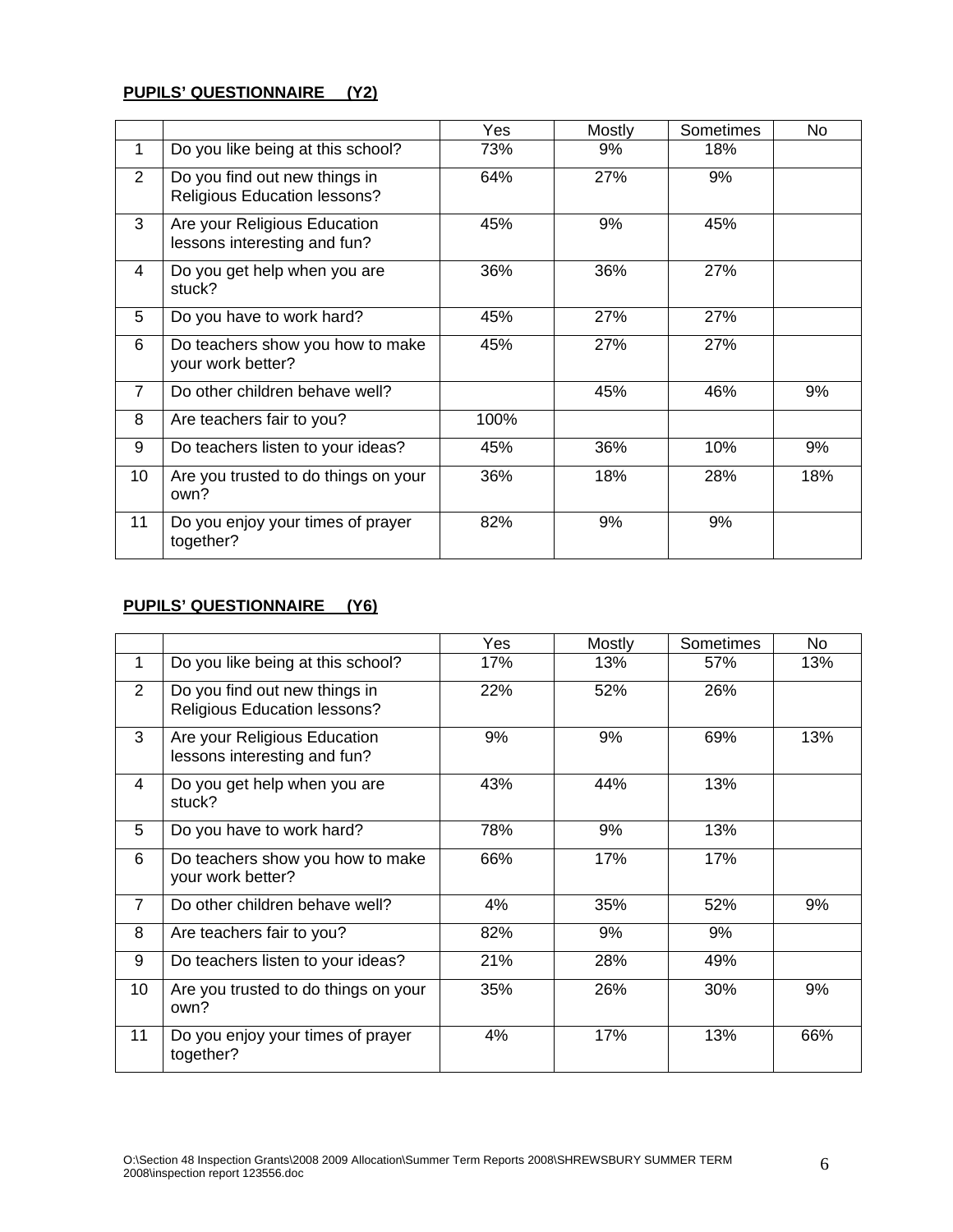#### **INSPECTION JUDGEMENTS**

| and grade 4 inadequate                                                                 |   |
|----------------------------------------------------------------------------------------|---|
|                                                                                        |   |
| <b>OVERALL EFFECTIVENESS OF THE SCHOOL</b>                                             |   |
| The effectiveness and efficiency of the provision of Catholic education in meeting the | າ |
| needs of pupils.                                                                       |   |
| Steps taken to improve the provision further.                                          | າ |
| The capacity of the school to make further improvements.                               | າ |
|                                                                                        |   |
| THE CATHOLIC LIFE AND ETHOS OF THE SCHOOL                                              |   |
| The Mission Statement reflects the Gospel and the Catholic purpose of the school.      |   |
| Pupils have an understanding of the school's mission and appreciate its ethos.         |   |

**Key to judgements: Grade 1 is outstanding, grade 2 good, grade 3 satisfactory** 

| <b>COLLECTIVE WORSHIP</b>                                                               |  |
|-----------------------------------------------------------------------------------------|--|
| The school provides frequent and high quality opportunities for prayer, collective      |  |
| worship and liturgical celebrations.                                                    |  |
| Staff and pupils are encouraged to be actively involved in prayer, worship and liturgy. |  |
| Collective worship contributes to the spiritual and moral development of all pupils.    |  |

| SPIRITUAL AND MORAL DEVELOPMENT AND OVERALL PERSONAL                         |  |
|------------------------------------------------------------------------------|--|
| <b>DEVELOPMENT OF PUPILS</b>                                                 |  |
| There are whole school policies for spiritual and moral development.         |  |
| The school contributes to spiritual and moral development through the whole  |  |
| curriculum and life of the school.                                           |  |
| The behaviour of pupils                                                      |  |
| The school contributes to the social and cultural development of all pupils. |  |

| PARTNERSHIP: PUPILS, PARENTS, PARISH(ES) AND WIDER COMMUNITY                               |  |
|--------------------------------------------------------------------------------------------|--|
| Pupils consider themselves to be valued and respected and recognize the                    |  |
| responsibilities that this involves.                                                       |  |
| Pupils have opportunities to take on responsibilities within the school and to             |  |
| participate in service within the wider community.                                         |  |
| Pupils make a contribution to the community in and beyond the school.                      |  |
| Parents are informed about the school's mission as a Catholic school and are               |  |
| encouraged to participate and contribute.                                                  |  |
| The school fosters effective links with the local parish(es). Priests and parishioners are |  |
| invited and welcomed to some school events.                                                |  |
| The school has good links with other schools.                                              |  |
| The school contributes to the life of the wider community and community cohesion           |  |

| ACHIEVEMENT AND STANDARDS IN RELIGIOUS EDUCATION                                     |  |
|--------------------------------------------------------------------------------------|--|
| All pupils make progress taking into account variations between pupils and groups of |  |
| pupils.                                                                              |  |

| <b>QUALITY OF TEACHING AND LEARNING</b>                                        |  |
|--------------------------------------------------------------------------------|--|
| The effectiveness of teaching and learning in meeting the needs of all pupils. |  |
| The appropriate use and rigour of assessment.                                  |  |
| Pupils enjoy their work.                                                       |  |
| The extent of parents'/carers' involvement in their children's learning.       |  |
| The curriculum meets Diocesan requirements.                                    |  |

**Judgement**